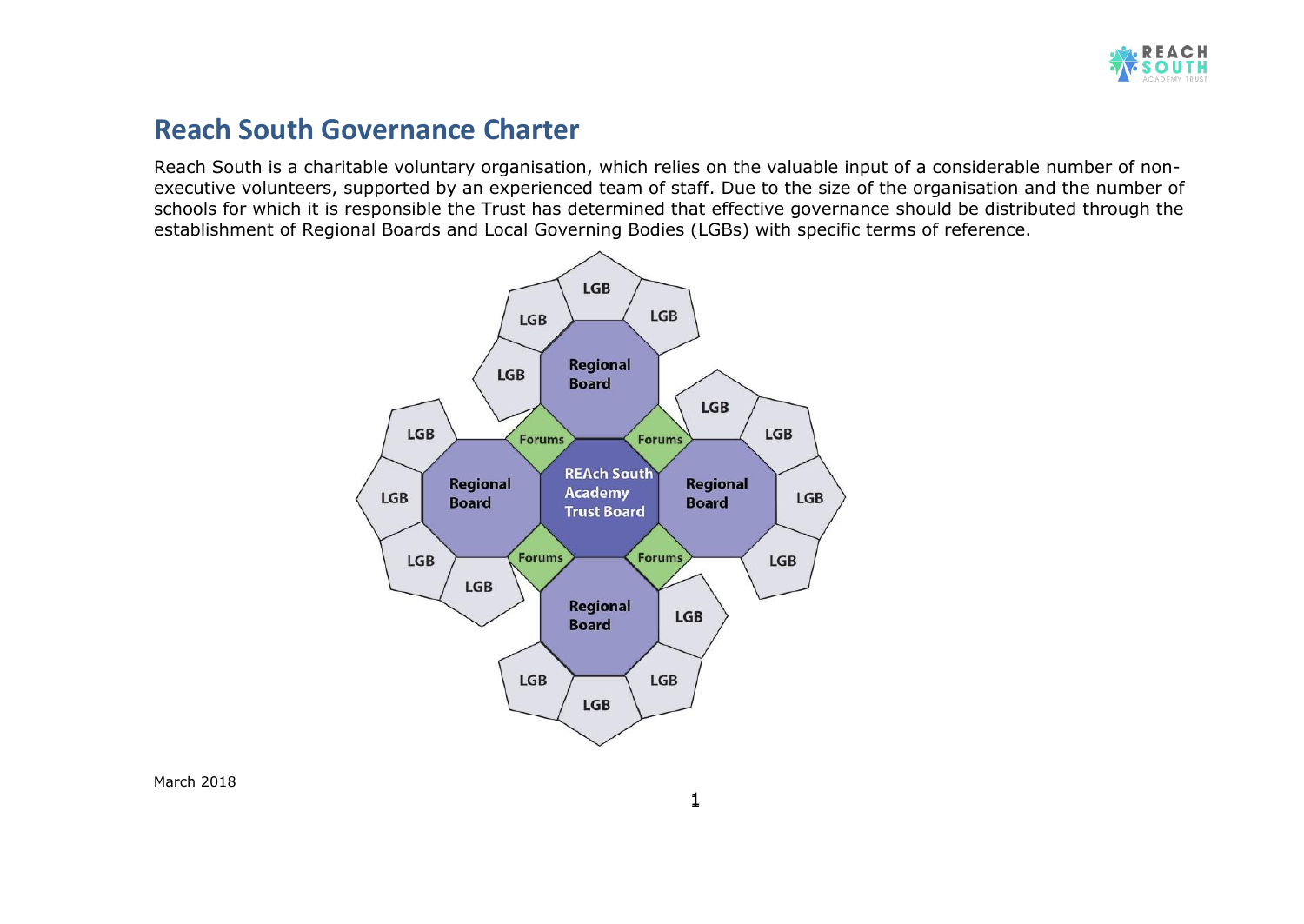

## **Principles**

- 1. The Reach South Charter sets out the fundamental principles of the organisation and lays down the rules for its governance. The Charter consists of the principles set out here, the Academy Trust Articles of Association and the detail set out in the Roles and Functions Matrix and Terms of Reference.
- 2. The governance principles of Reach South recognise the importance of developing relationships with commonpurpose and they are about developing processes and structures.
- 3. We will continue to develop our governance arrangements to shape and take account of best practice in the sector. The '21 questions that every Multi-academy Trust should ask itself' (January 2015; see Annex 1), set out by the All Party Parliamentary Group on Education Governance and Leadership, provide a foundation by which we will assess the effectiveness of our governance.
- 4. Financial governance must, as a foundation, be compliant with the principles and regulations set out in the Academies Financial Handbook. Reach South aims to go beyond this foundation to provide excellence in its governance.
- 5. Governance is underpinned by a common understanding about who is responsible for providing valuable input to decision making and who has the decision-making responsibility.
- 6. Effective governance in our large Academy Trust is supported by the following:
	- a. Trust Members the guardians of the constitution
	- b. Trust Board the Directors / Trustees
	- c. Trust sub-committees
	- d. Regional Boards and their sub-committees including the Non-Executives
	- e. Local Governing Bodies the Local Governors
	- f. The Executive Team the Chief Executive Officer (the CEO), the Chief Financial Officer (CFO) and the Executive Leaders and their respective teams.
- 7. The Trust Board has overall responsibility and ultimate decision-making authority for all the work of the Academy Trust, including the establishment and maintenance of the Academies.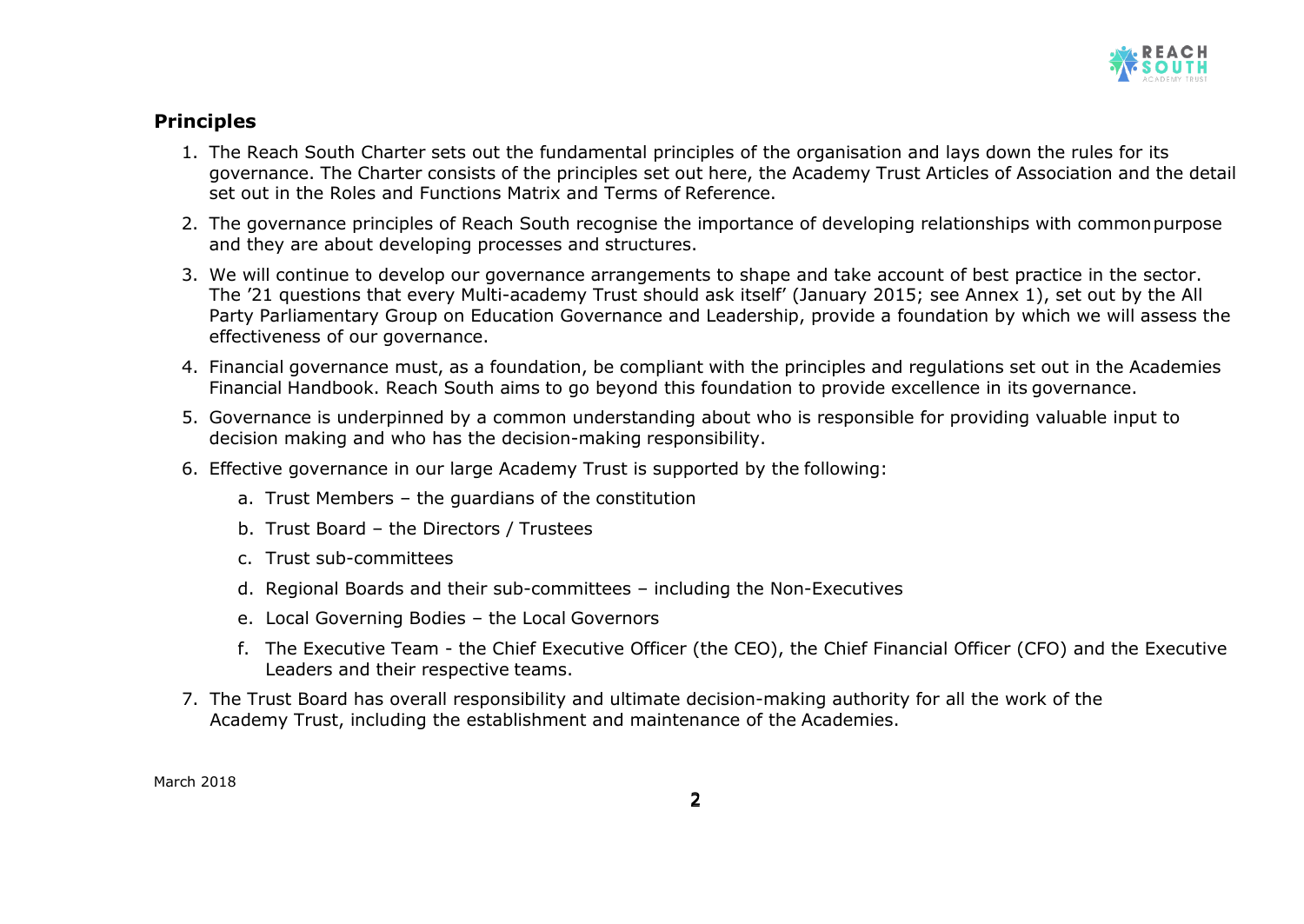

- 8. Regional Boards have three key functions:
	- a. Provide regional overview, scrutiny and challenge of academy education and financial performance;
	- b. Support regional locality forums for academy leaders and governors to shape and influence Academy Trust thinking; and
	- c. Ensure an effective flow of communication between the Local Governing Bodies, Regional Boards and the Trust Board.
- 9. The governance of each Academy shall be delegated to the relevant Local Governing Body.

### **Vision and Values:** *"Aspiration Beyond Expectation"*

The shared vision and values of Reach South and all the Academies underpins the governance arrangements ofthe Academy Trust.

Reach South fully supports the independence and distinguishing characteristics of each of the Academies. Reach South seeks to provide a level of autonomy proportionate to the success of the Academy, which gives Reach South its distinctiveness.

Recognising the value of collaboration and the advantage of a public association, Reach South will provide a voice on national issues affecting the Academy Trust and our academies, helping to communicate the Academy Trust's needs and concerns to those responsible for the funding and regulation of publicly funded schools.

Reach South has a commitment to supporting the schools within the Reach South family for the benefit of the communities served by the schools. Reach South expects academies to work together in the spirit of solidarity. The relationship between the Academy Trust, Regional Boards and Local Governing Bodies is one of partners sharing a common goal, drawing on each other's strengths in order to overcome any weaknesses and respond robustly to any challenges.

Reach South's founding values, organisational behaviours and curriculum principles are the bedrock of the entire Academy Trust: providing a strong, responsible foundation from which every academy develops and grows.

Our Local Governing Bodies are the champions of our values in our Academies.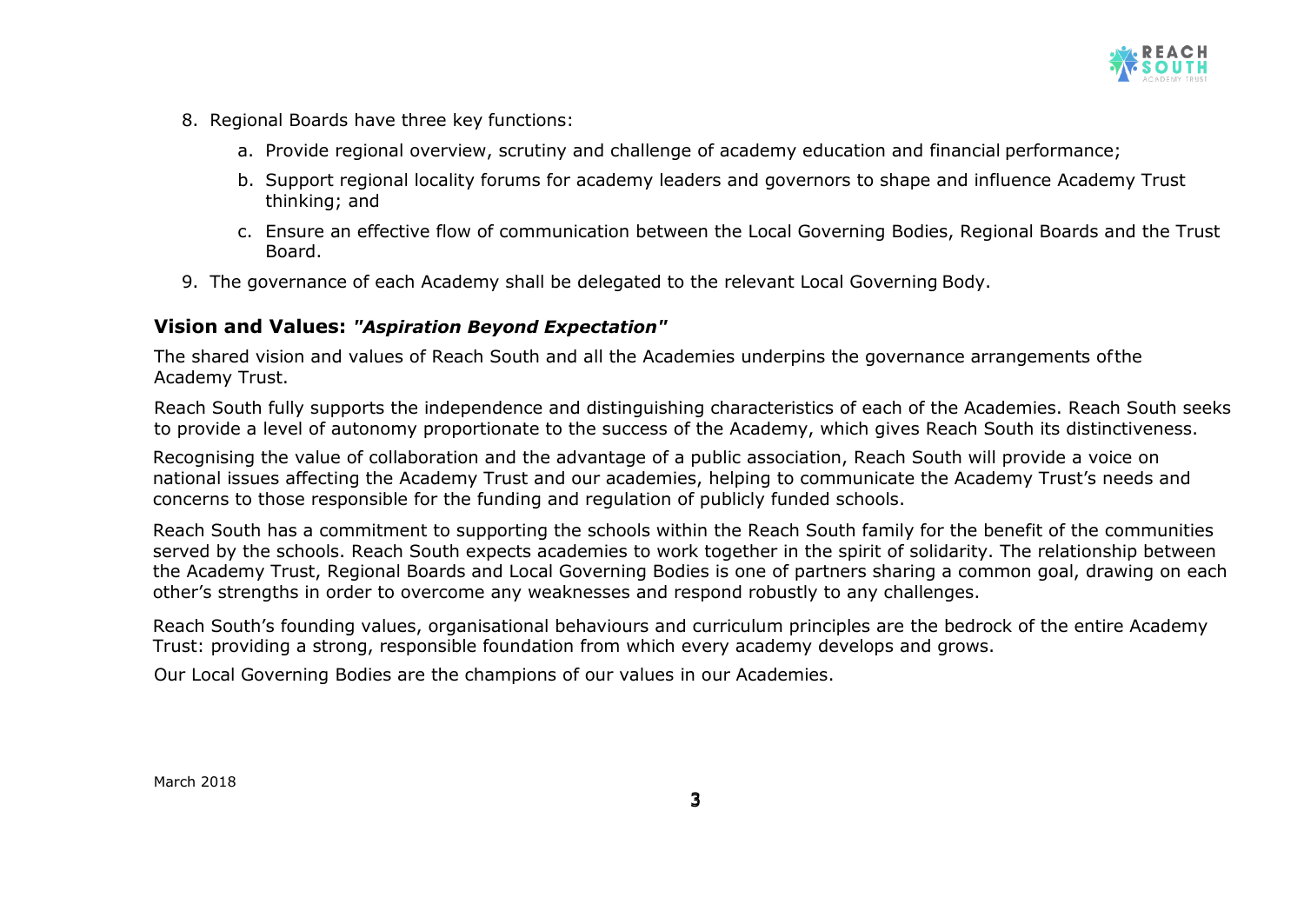

## **Core Values**

- 1. **Inclusivity.** Reach South is for all children. We recognise that some children will face greater barriers to their learning and development than others. This may be due to any number of challenges, including cultural, social, domestic, physical or cognitive. We are committed to helping all children, particularly the most vulnerable, to overcome these so that they can grow and thrive to be well rounded, healthy, educated citizens.
- 2. **Promoting social mobility.** This is a fundamental driver for Reach South. Although we recognise that each school's context and history informs our approach, this is never an excuse for accepting mediocrity or poor performance. An inclusive approach requires an explicit commitment to improving social mobility for all children. To do this, we insist on:
	- high standards of educational achievement;
	- high standards of social skills and interpersonal skills;
	- high standards of communication skills;
	- high standards of critical thinking, problem solving and creativity; and
	- understanding of society, economy, environment and an appreciation of contribution and participation.
- 3. **Serving our local communities.** Children's education cannot be isolated from their social context and, in particular, their family and peer environment. To raise a child's aspirations beyond their expectations, we must also raise the aspiration of their families and the wider community. Community engagement is not an additional activity that successful schools do; it is fundamental to how they work. Beyond that though, we embrace the fact that the school exists to serve its community; it belongs to the community. Each of our academies will ensure that the curriculum reflects the needs and uniqueness of its community.
- 4. **Believing in the potential of our young people.** Aspiration is a precursor to self-improvement; it is not sufficient in itself but limited aspiration will limit achievement. It is our duty to believe in the potential of all of our children and to make that belief infectious. We need the community to believe in their children, and we need the children to believe in themselves. Aspiration itself becomes a driver and a motivator for educational achievement and personal success.
- 5. **Preparing tomorrow's adults to contribute to social, economic, environmental and cultural sustainable development.** We educate children to improve their own life chances and opportunities, but we also educate them as trusted members of a community and a global society. Through education, we want to make a contribution to securing a society capable of developing, evolving, improving and being sustainable.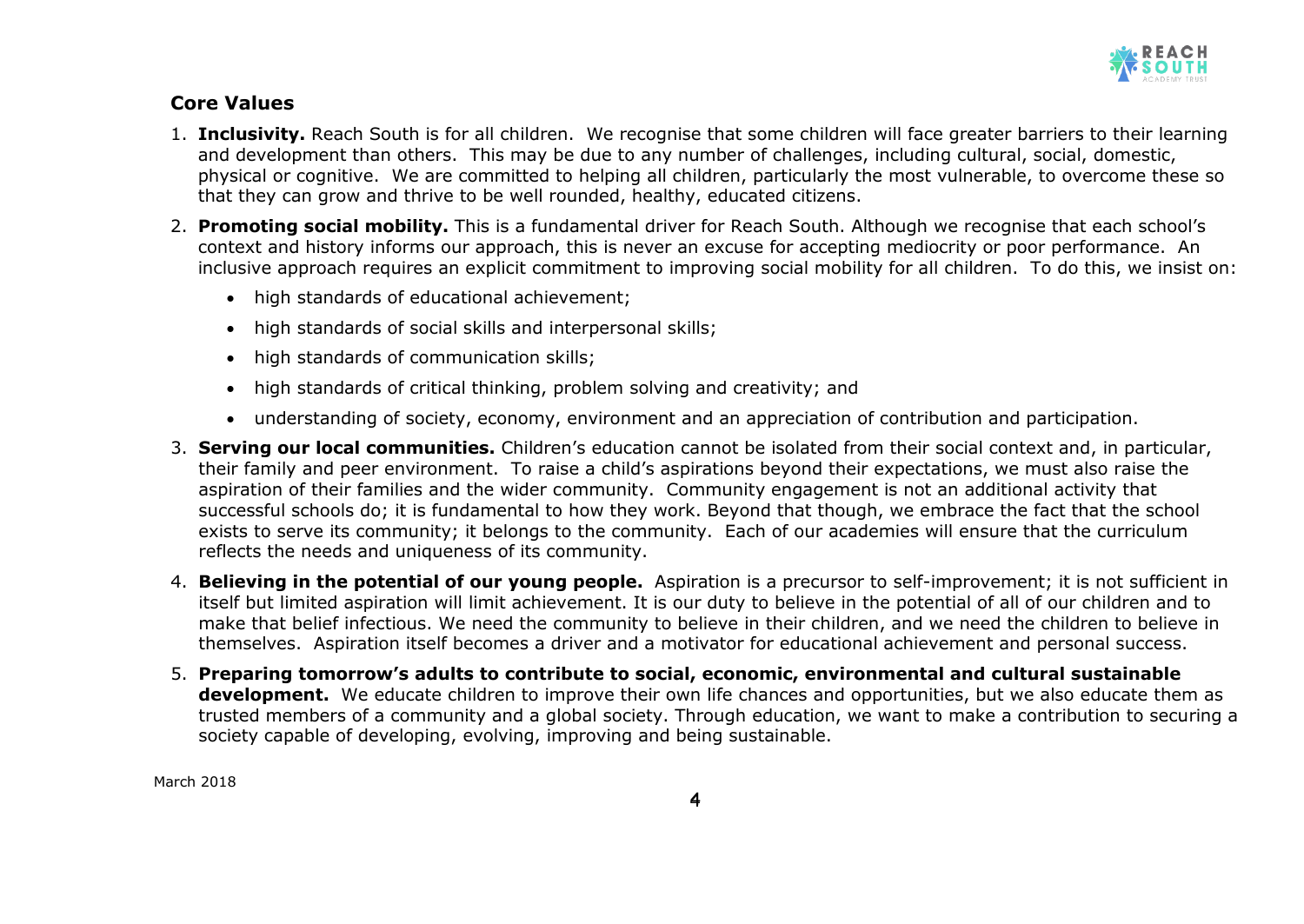

## **Curriculum Principles**

- 1. **High standards of educational achievement.** Education is about much more than formal test and examination grades. Assessment and examination is, however, a measure of each individual's mastery of skill, knowledge, attitudes and readiness to progress to the next stage of learning, work and life. Formal educational achievement provides young people with opportunities and choices. We have a duty to make sure that our young people are as well placed as they can be to access those opportunities and choices.
- 2. **Broad, rich and experiential curriculum.** Our aim is not to provide a narrow education that simply provides examination grades. We want to equip young people to grow as healthy rounded individuals and citizens, who make a full contribution to community and society. Our curriculum is rich and experiential. It promotes autonomous and critical thinking skills, promoting creativity and entrepreneurship as well as social skills and communication skills.
- 3. **Relevant learning pathways.** As our pupils move from primary to secondary school and on to further or higher education, we will ensure that they can access learning pathways that are relevant to their aspirations and developing talents. These pathways need to be relevant to both the individual and the needs of the wider community. Our secondary schools will engage closely with employers and Higher Education institutions to ensure that learning is truly relevant and best prepares young people for the world of work and social engagement.
- 4. **Research based curriculum.** There is now significant international body of research evidence about what is effective in learning and how children's brains develop. Our views about curriculum and learning will always be rooted in verifiable and independent research evidence.
- 5. **Teaching young people to be effective learners.** So they can engage fully with our curriculum, we are committed to teaching our children and young people how to be active learners; and how to embrace feedback and mistakes as the springboard for further learning and development.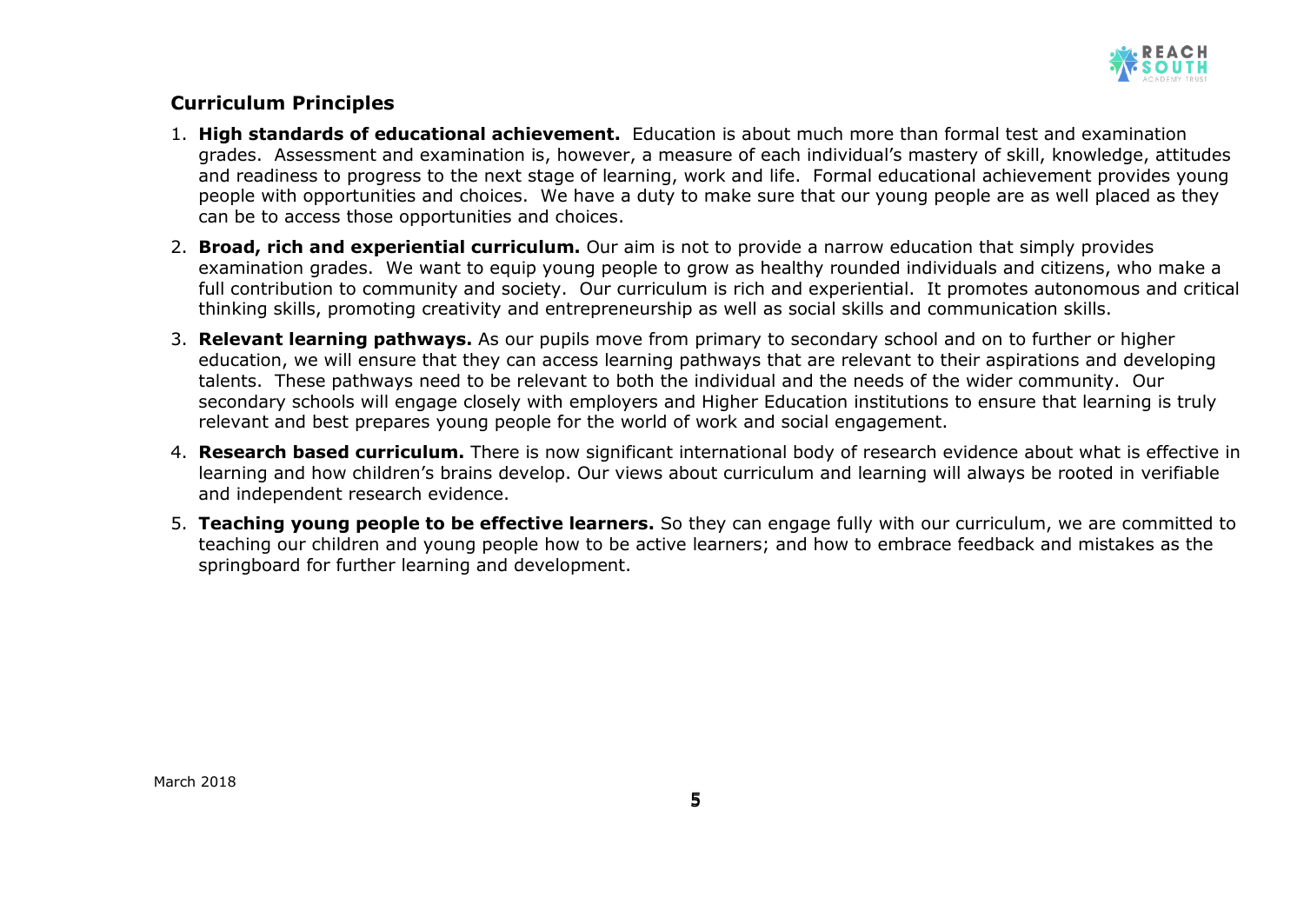

#### **Core Behaviours**

- 1. **Encouraging professional freedom.** We expect our school leaders and staff to develop a curriculum that is relevant to local context and is consistent with the values, principles and behaviours of Reach South. We require consistency but not conformity. We encourage professional freedom within boundaries.
- 2. **Championing young people, not institutions.** We will always champion our young people, even if this conflicts with being the champion of our institutions. For example, where the most appropriate learning pathway for a young person is found in another institution, this would mean a loss of funding to the Trust. Under all circumstances, we are absolutely clear that we will always put the interests of the young person first.
- 3. **Collaboration not competition.** As a charitable education trust, we will collaborate and work with other organisations to deliver positive outcomes for children. Reach South already has very close synergies and association with REAch2 and Reach4 Academy trusts. We also seek to collaborate with other organisations, Local Authorities and Government agencies where it brings benefits to our young people.
- 4. **Integrity and Trust.** We behave with the highest integrity at all levels of the organisation. These behaviours are critical to our organisational growth and sustainability.
- 5. **Developing our people.** Integrity without competence would do little to build confidence in our ability to deliver what we promise. We will build and maintain a reputation for expert organisational competence through the development of skills and capacity in our people and our organisation.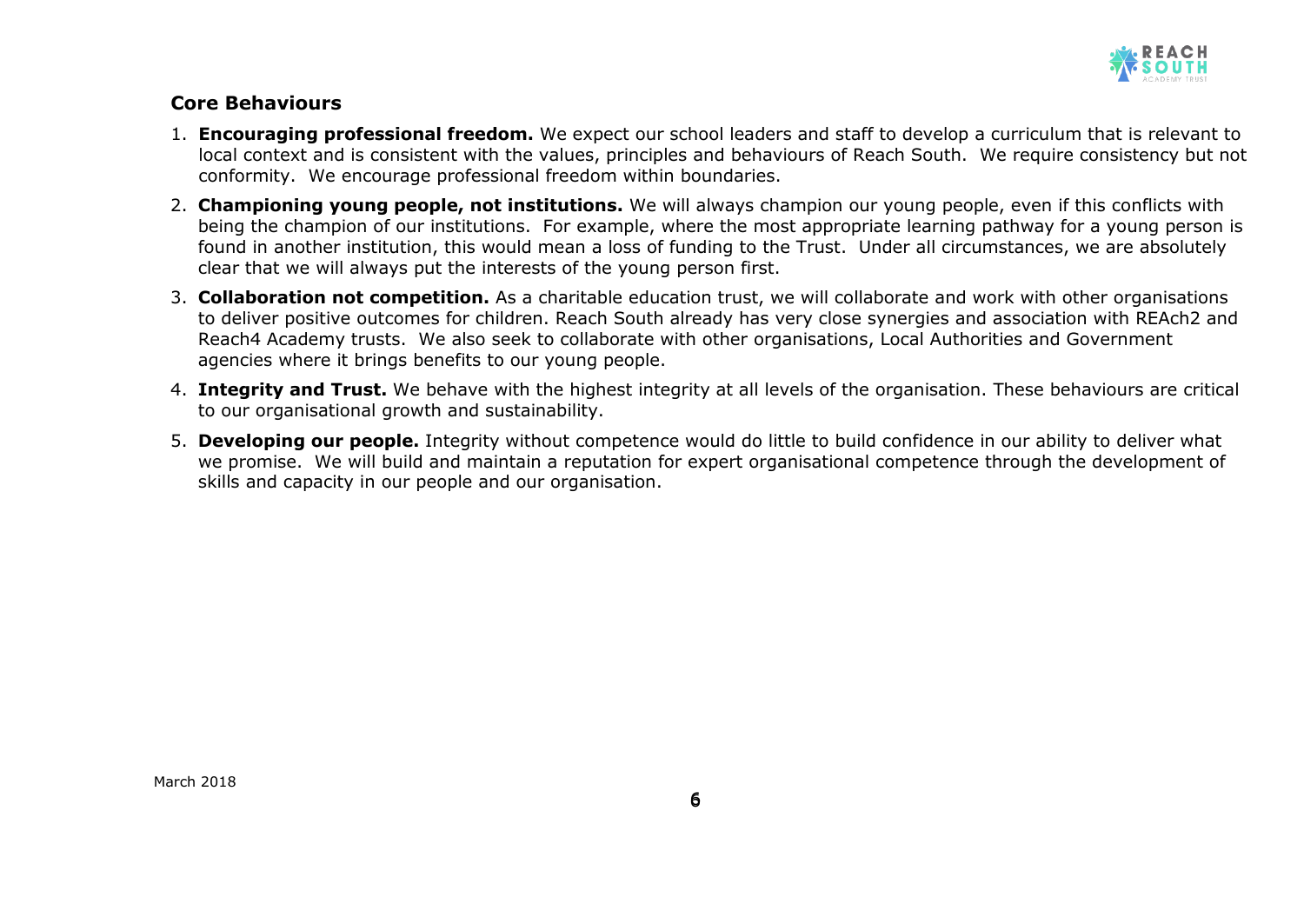

## **Accountability for decisions**

The Trust Board delegates authority to three key groups in order to ensure the effective leadership and governance of the Academy Trust. The three key groups are:

- Executive leadership and management team (the Executive Team);
- Regional Boards;
- Local Governing Bodies.

The relationship between the Trust Board and the Executive Team, the Regional Boards and the Local Governing Bodies is characterised as a partnership to realise a common vision and a common purpose. In the case of the Regional Boards and the Local Governing Bodies the relationship between the three tiers of governance is also based on the principles of:

- 1. no duplication of governance.
- 2. governance should be as close as possible to the point of impact of decision-making.

The Terms of Reference and the Roles and Functions Matrix provides clarify as to who the decision makers are for different levels of decisions. Effectiveness of both management and governance is supported through clarity over who holds the decision-making responsibility and who supports and advises the decision makers.

#### **Intervention**

The Trust Board remains ultimately responsible for the Academy Trust and the conduct of the Academies. The operation of the various elements of governance outlined in this Charter is crucial to the success of the group. However, there will be circumstances (more the exception than the norm) where the Trust Board might need to intervene and, for example, withdraw delegated authority from a particular element of governance.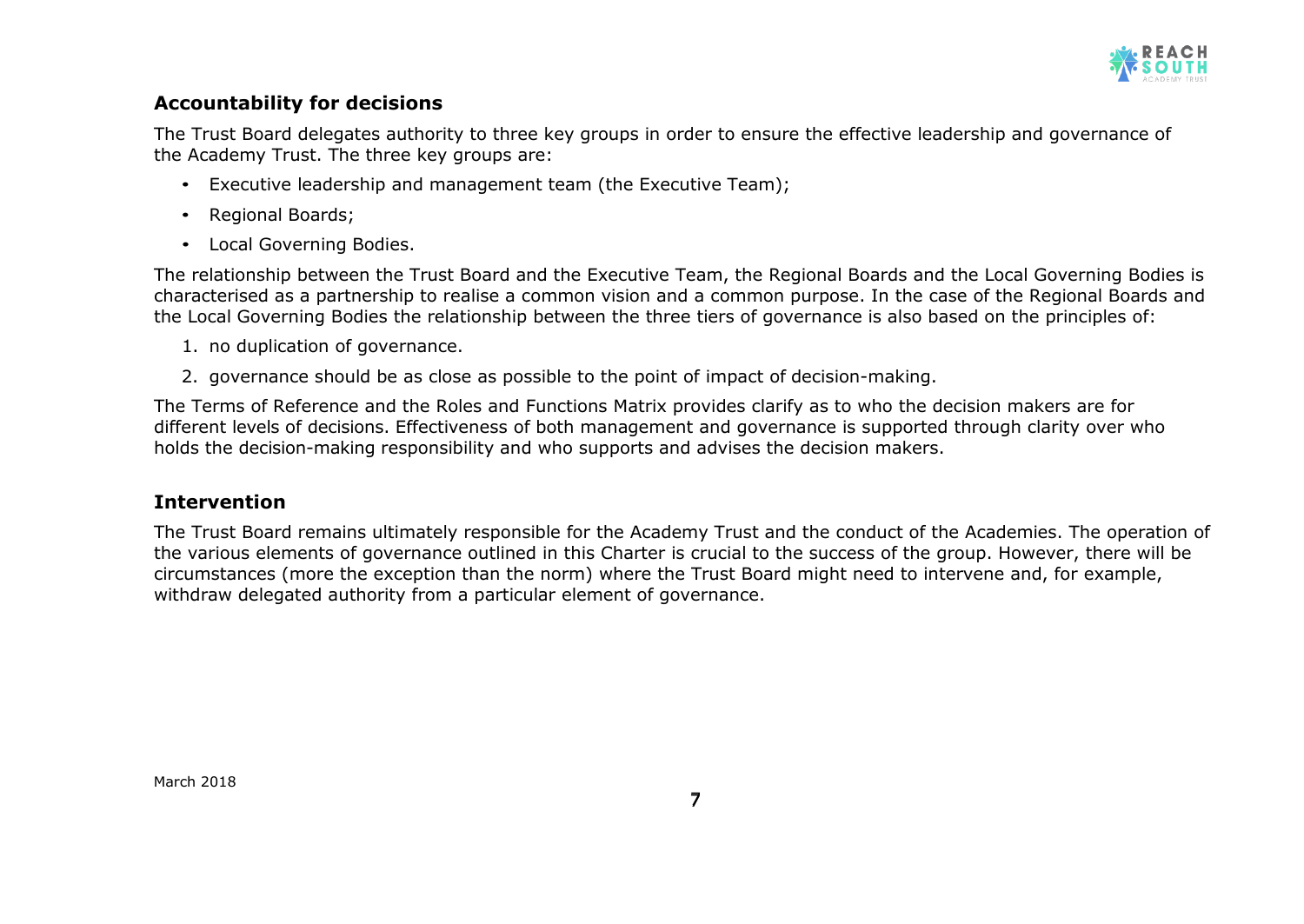

In such circumstances, the Trust Board, along with the Executive Team, would work closely with any Academies concerned and those involved in their governance who would be expected to promptly implement any advice or recommendations made by the Trust Board and the Executive Team.

The Trust Board reserves the right to review or remove any power or responsibility which it has delegated, in particular, in circumstances where serious concerns in the running of an Academy (or Academies) are identified, including where:

- there are concerns about financial matters;
- insufficient progress is being made against educational targets (including where intervention by the Secretary of State is being considered or carried out);
- there has been a breakdown in the way the Academy is managed or governed; or
- the safety of pupils or staff is threatened, including a breakdown of discipline.

#### **Overview of key elements of our governance**

#### **Members**

Reach South has "**Members**" who are best viewed as guardians of the constitution, changing the Articles if necessary and ensuring the charitable object is fulfilled. The Members appoint some of the Trustees and can exercise reserve powers to appoint and remove Trustees but it is anticipated that this power will be rarely exercised. The Academy Trust will ordinarily have at least five Members.

## **Trust Board**

The corporate management and trustee responsibility for the actions of the company is vested in the "**Trustees**" of the Academy Trust (together, referred to as "the **Trust Board**"), who are company directors registered with Companies House. The Trustees are personally responsible for the actions of the Academy Trust and the Academies and are accountable to the Members, to the Secretary of State for Education and to the wider community for the quality of the education received by all pupils of the Academies and for the expenditure of public money. The Trustees are required, as trustees and pursuant to the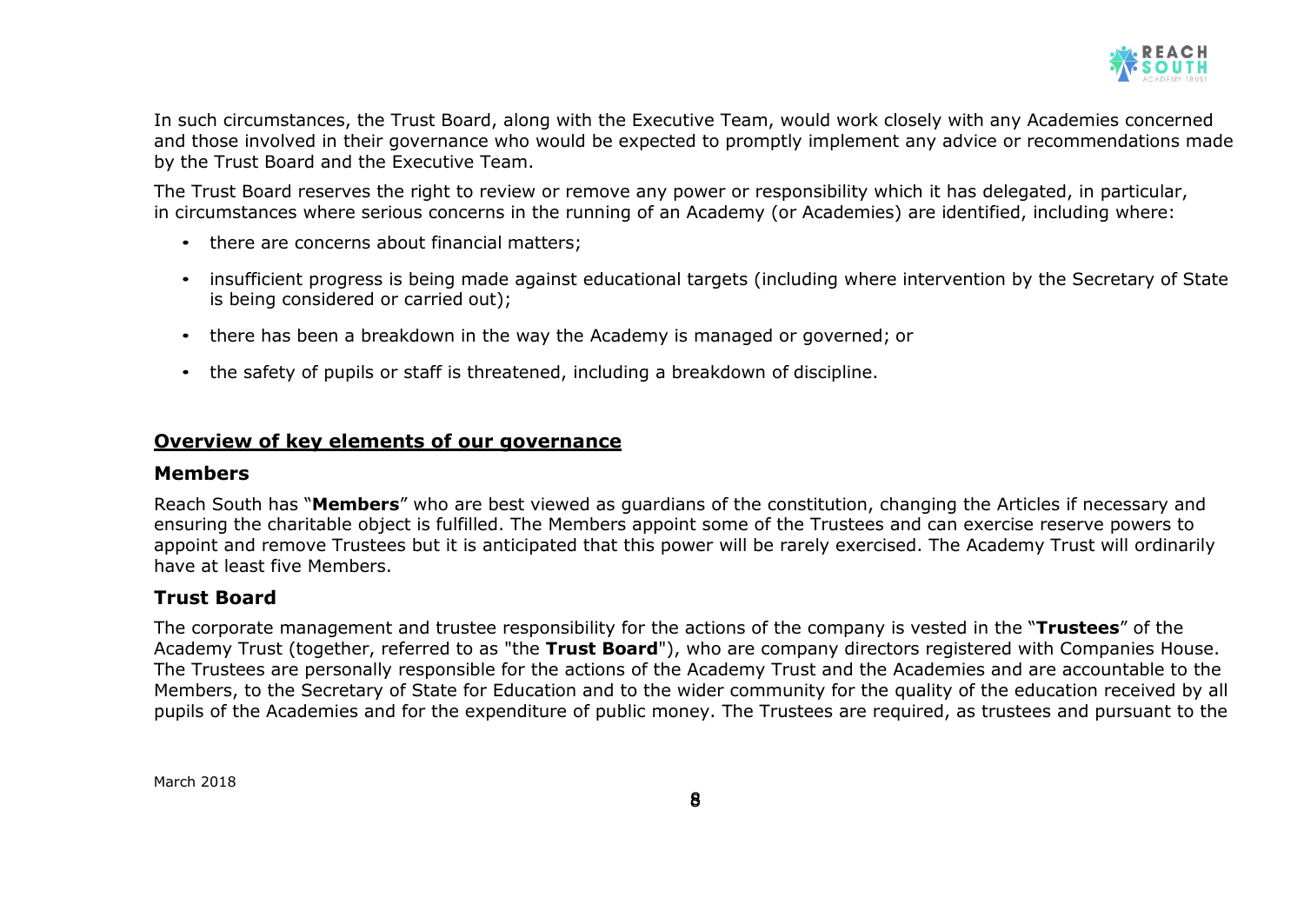

Funding Agreements, to have systems in place through which they can assure themselves of the quality, safety and good practice of the affairs of the Academy Trust.

The role of the Trust Board is reflected in the '21 questions that every Multi-academy Trust should ask itself' identified by the All Party Parliamentary Group on Education Governance and Leadership (January 2015)and set out in Appendix 1 of this Charter:

- Setting the vision, ethos and strategy for the Academy Trust and its academies over the next three to five years;
- Establishing the governance structures for the Academy Trust, from Members to Academy level, in keeping with the Articles of Association;
- Providing clarity, through the published Terms of Reference and the Roles and Functions Matrix, of the level at which the following governance functions are exercised:
	- $\circ$  determining each individual Academy's vision, ethos and strategic direction
	- o recruiting each Academy's Headteacher
	- o performance management of each Academy's Headteacher
	- o determining Human Resources policy and practice
	- o oversight of each Academy's budget
	- o assessment of the risks for each Academy.
- Setting the level at which the Regional Boards and LGBs will have authority and accountability through the scheme of delegation;
- Engaging with the Academies' communities, parents, pupils and staff;
- Contributing to developing collaborative relationships beyond the Academy Trust;
- Ensuring that there is a strong and effective executive leadership structure and personnel in place across the Trust;
- Overview and scrutiny of Academies' education performance data;
- Overview and scrutiny of the Academy Trust's financial capability and management systems to ensure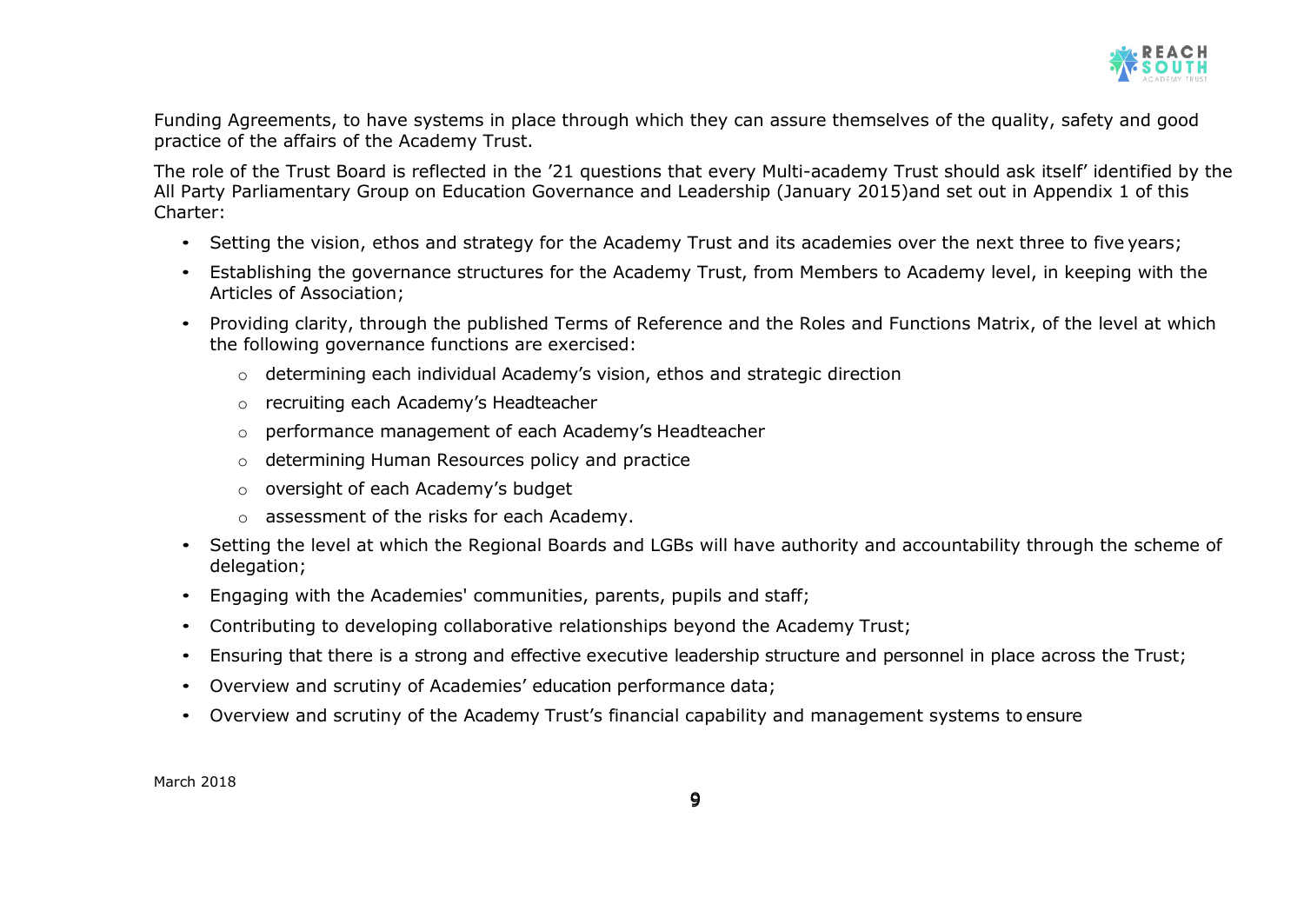

compliance with the Academies Financial Handbook, and deliver best value for money;

- Ensuring senior leaders within Academies are challenged to improve the education of pupils;
- Developing the Trust Board to ensure that it has the capacity, skills and succession plans to have a positive impact on outcomes for pupils.

The Trust Board sets Trust-wide policy.

Regional Board Chairs may attend Trust Board meetings as advisors to the Board in order to improve effective governance and partnership at all levels of the organisation.

The Board will carry out a regular skills audit of its Trustees. Where key skills are missing on the Board, expertise will be procured to support the challenge and scrutiny of specialist areas such as human resources or educational performance.

## **Trust Board Sub-Committees**

Trust Board Sub-Committees will provide the overview and high-level scrutiny of the prioritised risks and regional overview provided by each of the Regional Boards. The principle of 'no duplication of governance' requires a clear differentiation of the nature of the scrutiny and challenge provided by the Trust Board Sub-Committees of each region's contribution to the overall performance of the Academy Trust. This compares with the Regional Board's scrutiny of each individual academy's contribution to regional performance.

The Trust Board Sub-Committees will be:

- Educational Standards and Performance
- Finance
- Human Resources
- Risk and Audit.

The Board shall establish a remuneration committee for determining senior executive salaries and performance criteria. Senior executives include the CEO and any member of the Executive Team that reports directly to the CEO. The CEO (or managers with the CEO's delegated authority) determines salaries of all other employees, subject to the overall budget limits and pay policy approved by the Trust Board.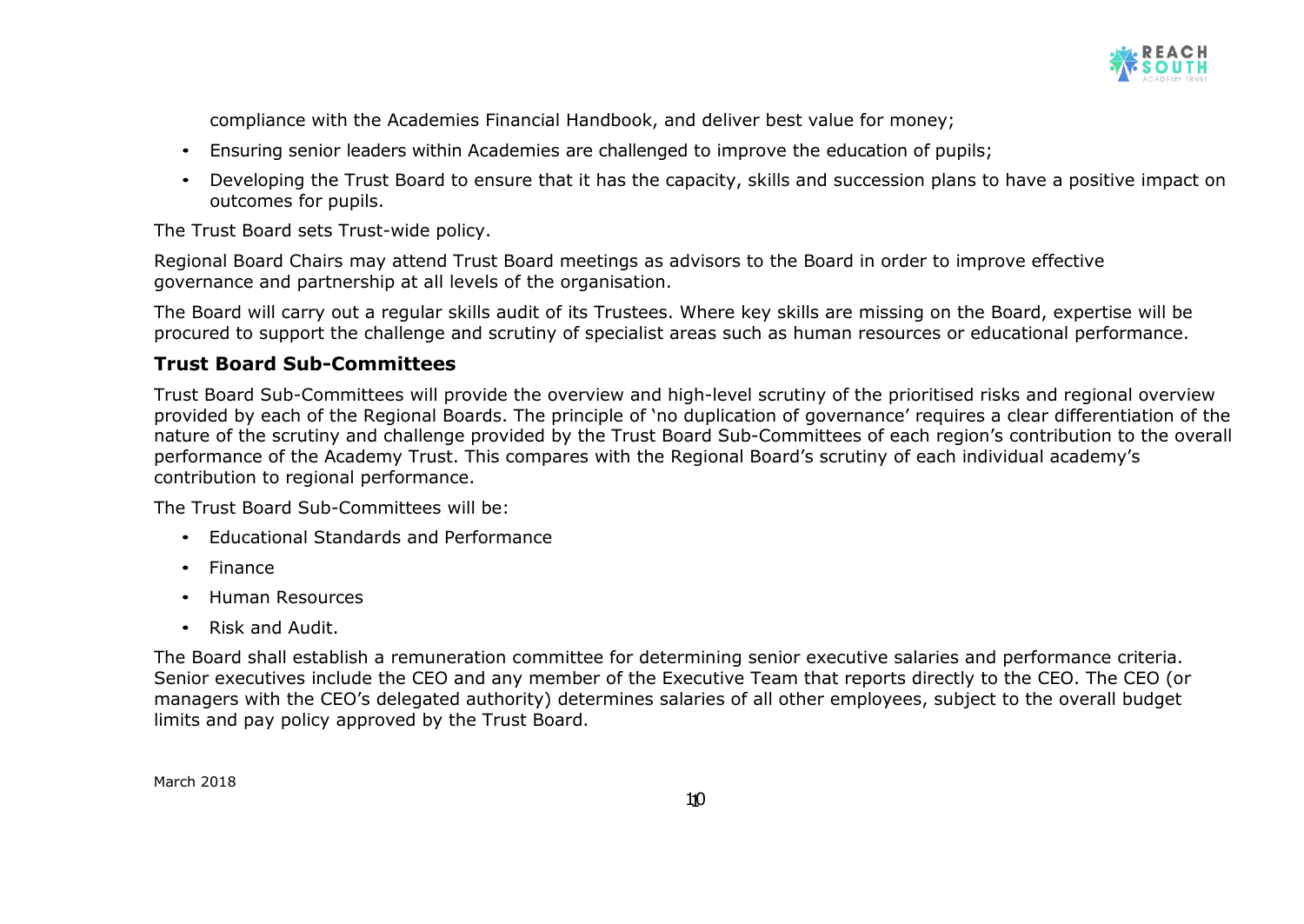

## **Executive Team**

The Reach South "**Executive Team**" is the executive management arm of the Academy Trust, focusing on operations and the educational performance of the Academies. They operate under the leadership and direction of the CEO. The Executive Team work directly with the staff in each Academy and both the Regional Boards and the Local Governing Bodies to ensure that the required outcomes are achieved in accordance with the direction and vision of the Trust Board.

## **Regional Boards**

Regional Boards, through the Terms of Delegation and the Roles and Functions Matrix, provide the overview, scrutiny and performance challenge of the Academies and Local Governing Bodies in their region. Non-executive Regional Ambassadors provide the appropriate skills and experience to provide effective support and challenge in the four areas of scrutiny: educational standards and performance; finance; HR; risk and audit.

The Regional Boards have a fundamental role to play in developing and maintaining positive relationships and common purpose with Local Governing Bodies. Regional Boards will be established when the number of pupils in our academies are of a scale to justify their establishment. Each Regional Board will be responsible for around 6,000 pupils.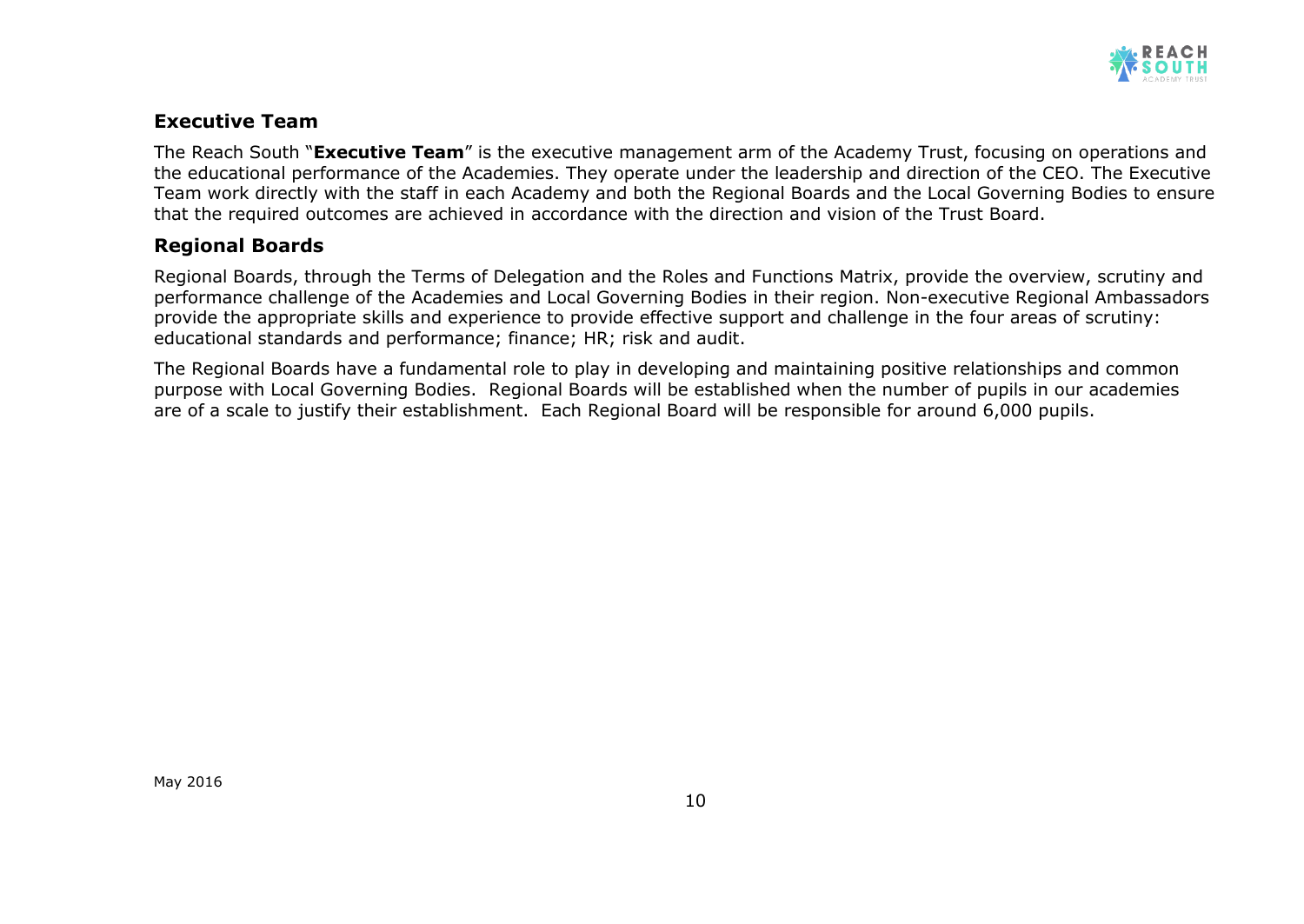

## **Local Governing Bodies (LGBs)**

The role of a Local Governor within a Multi-Academy Trust is an important one. In developing our governance arrangements, the Trust Board has sought to ensure that the responsibility to govern is vested in those closest to the impact of decisionmaking and that such responsibility matches the capacity of those assuming responsibility. In conjunction with the Regional Boards, the Trust Board establishes Local Governing Bodies for each of the Academies, for the most part made up of individuals drawn from the Academy's community, both as elected and appointed members.

The Local Governors are accountable to the Regional Board and the Trust Board (who in turn is accountable to the Department for Education) as well as to the communities they serve. The Local Governing Body provides: overview and scrutiny of the management of the academy: policy development for the academy where this is delegated to the LGB by the Trust; scrutiny of policy compliance by the academy where policy is set by the Trustees; champions the academy and its leaders; and engagement with the parents of pupils and the wider community. The LGB applies these functions to the following key areas of academy life:

- 1. Values and Ethos:
- 2. Developing Vision and Strategic Intent
- 3. Overview and Scrutiny
- 4. Champions
- 5. Performance Management
- 6. Policies
- 7. Pupils and Parents
- 8. Community Engagement
- 9. Curriculum and Standards
- 10.Safeguarding
- 11.Behaviour
- 12.Finance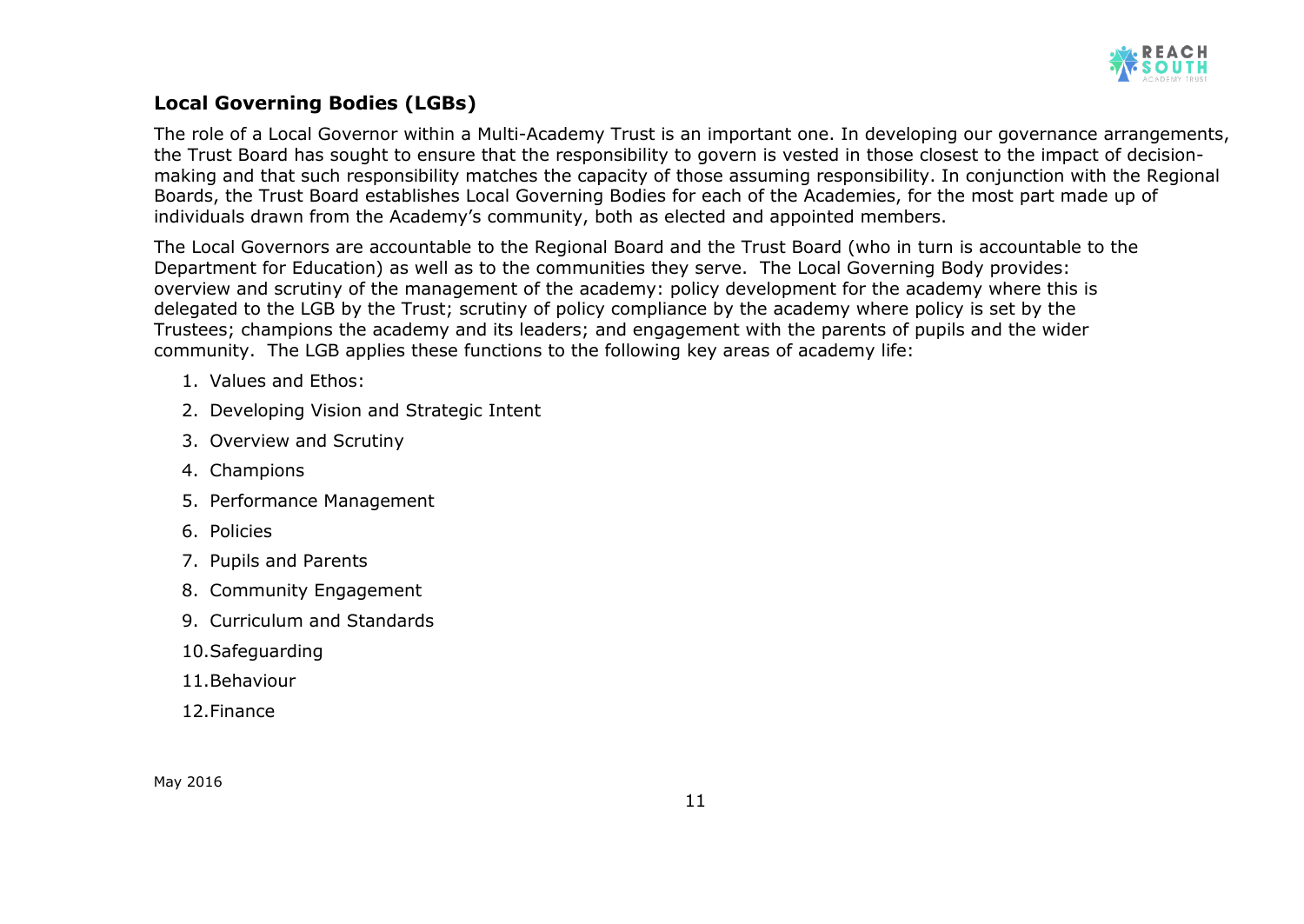

13.Admissions 14.Staffing 15.Information and Data 16.Health and Safety

## **Pupil, parent and staff voice**

Accessing and responding to pupils' collective concerns is an important part of the operations and governance of Reach South academies. All schools have active Pupil Councils with representatives from each year group. Each LGB is expected to give due regard to issues that are raised though the Pupil Council and the management actions taken in response to the issues.

Parental voice is formally built into the governance structure with the election by parents of two parent Governors to each LGB. Staff voice is similarly built into the governance structure with the election to each LGB of two employees of the Academy (usually one teacher and one non-teaching staff member) by employees of the Academy.

As a Trust we will consider what further mechanisms for pupil, parent and staff representation at other governancelevels may be appropriate.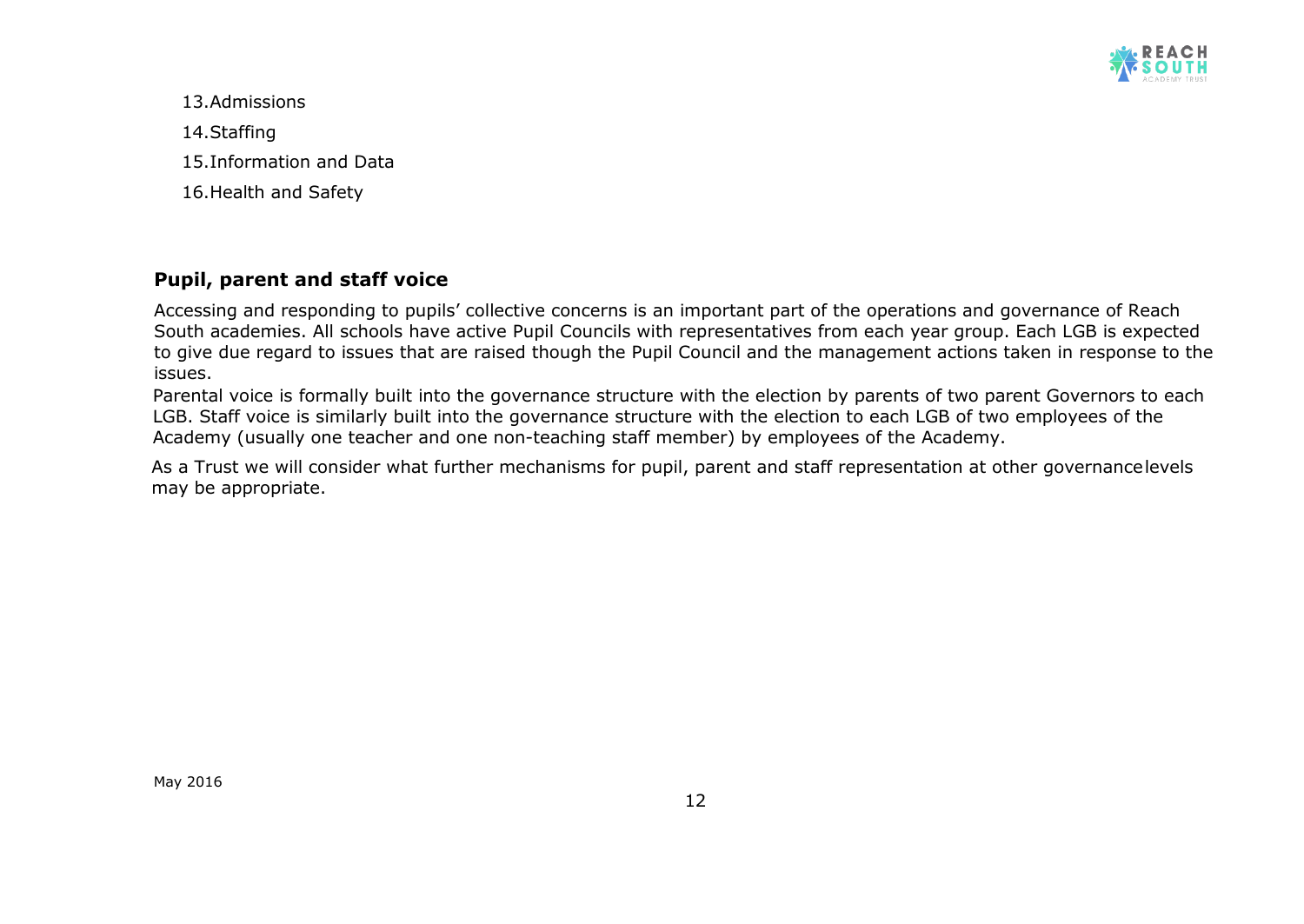

#### **Overview: composition of governance elements**

#### **Trust Members**

- The four founding Members. The Trust will normally have five Members.
- Persons appointed by the Members by special resolution

### **Trust Board**

- Chief Executive Officer (if confirmed as such by the Members)
- 8x Trustees appointed by the Members
- any Co-opted Trustees

## **Regional Boards**

- Regional Director of Education
- Trust Board Trustee/s
- 6x Non-Executives appointed by the Trust Board
- 3x elected Local Governing Body Chairs
- 3x elected Headteachers
- Up to 3x Co-opted Non-Executives

#### **Local Governing Bodies**

- Headteacher
- 4x governors appointed by the Trust Board
- 2x elected Parents
- 2x elected Staff
- Up to 3x Co-opted Local Governors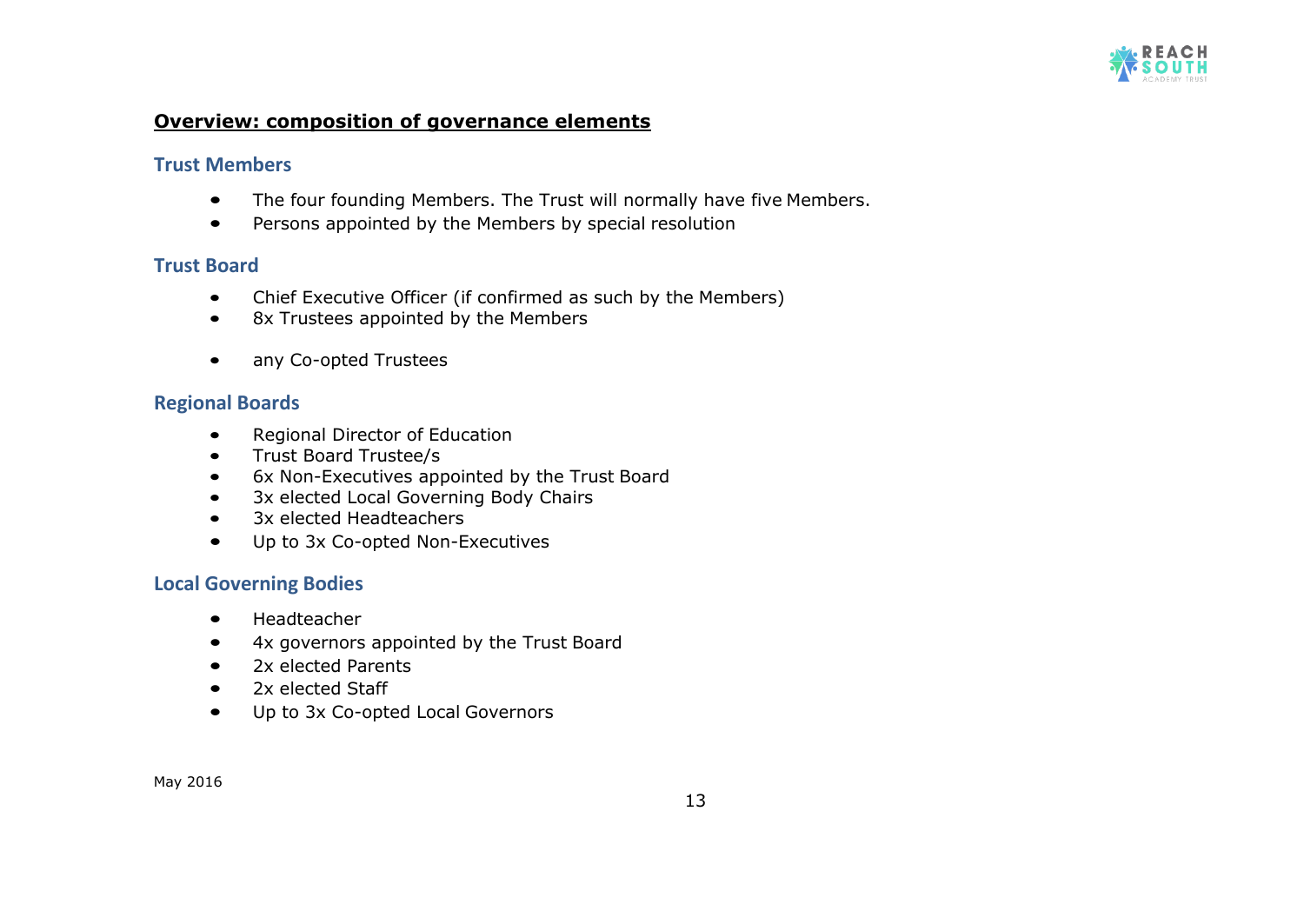

# **Appendix 1 – All Party Parliamentary Group on Education Governance and Leadership (January 2015)**

# 21 Questions every Multi-academy Trust Board should ask itself

[https://www.academyambassadors.org/sites/default/files/21-Questions-for-Multi-academy-](https://www.academyambassadors.org/sites/default/files/21-Questions-for-Multi-academy-Trusts-FINAL-%282%29.pdf)

[Trusts-FINAL-%282%29.pdf](https://www.academyambassadors.org/sites/default/files/21-Questions-for-Multi-academy-Trusts-FINAL-%282%29.pdf)

#### **Vision, ethos and strategy**

- 1. Does the Trustee Board have a clear vision and strategic priorities for the next three to five years, to which all academies contribute and which is understood by each of its academies?
- 2. How effectively do these strategic priorities drive the governance structure, activities and agenda setting at all levels of the Trust?
- 3. What vision does the Trustee Board have for the size of the Trust and how does the strategy ensure that there is the capacity to support any additional academies well?

#### **Governance structures**

- 4. Is the structure of the Trust from its members to academy level governance conducive to effective working, ensuring check and balances but avoiding duplication at different levels, and delivering good two-way communications?
- 5. How does the Trustee Board ensure that its governance structure is clear, in keeping with its Articles of Association, and that those at regional, cluster and academy level understand their roles and responsibilities compared to those of the Trustee Board?
- 6. a)Does the Trustee Board have a scheme of delegation ,is it published on its website and those of its academies, and does the scheme make clear where the following key governance functions are exercised:
	- Determining each individual academy's vision, ethos and strategic direction?
	- Recruiting each academy's Principal/Head of school?
	- Performance management of each academy's Principal/Head of school?

May 2016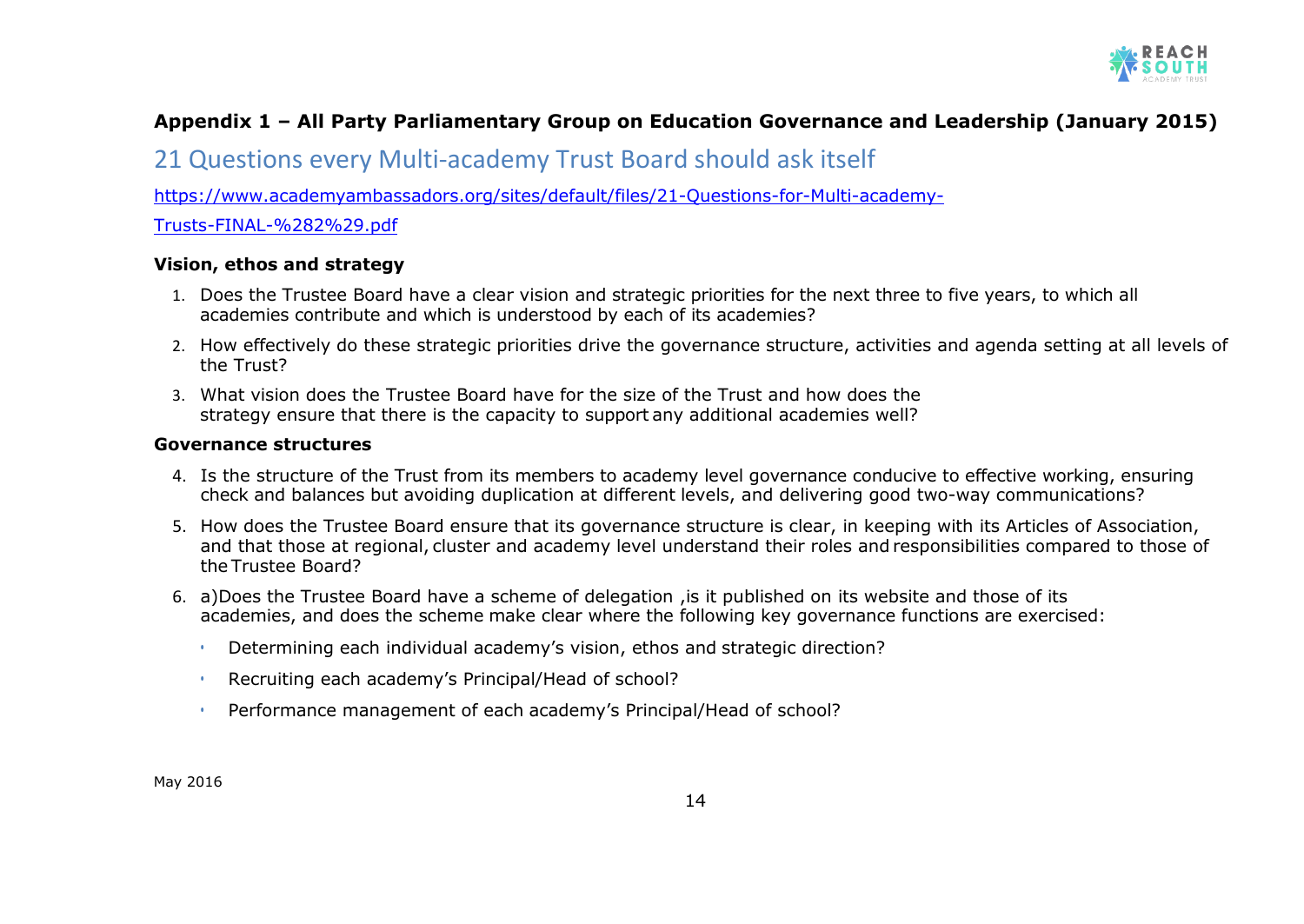

- Determination of Human Resources policy and practice?
- Oversight of each academy's budget?
- Assessment of the risks for each academy?
- b) Is the principle of earned autonomy applied to individual academies or local clusters and if so, do all involved at all levels of governance within the MAT understand how?

#### **Trustee Board effectiveness sand conduct**

- 7. **Right skills:** Has the Trustee Board adopted a robust and transparent process for the recruitment both of trustees and those at local governance level, including role specifications, skills audits and interview panel to ensure those carrying out governance functions have the full range of experience, qualities and skills necessary to discharge all the Trustee Board's responsibilities?
- 8. **Clerking:** Does the Trustee Board have a professional clerk providing information and guidance on regulatory practice and procedures, including governance leadership to the committees and any academy level governance?
- 9. **Chair:** How does the Trustee Board ensure the chair shows strong and effective leadership?
- 10. **Trustee performance**: Does the chair carry out an annual review of each trustee's contribution to the Board's performance and ensure each trustee is investing in his/her own development?
- 11. **Succession planning**: Do we engage in good succession planning so that, in normal circumstances, no trustee serves for longer than two terms of officeand the chair is replaced at least every six years?
- 12. **Conflicts of interest & conduct:** How does the Trustee Board ensure conflicts are avoided and that the Nolan principles of public life are adhered to?
- 13. **Learning from others**: Has the Trustee Board regularly reviewed its structures and practice, making use of other Boards' experiences and periodically seeking external expertise?

#### **Engagement**

May 2016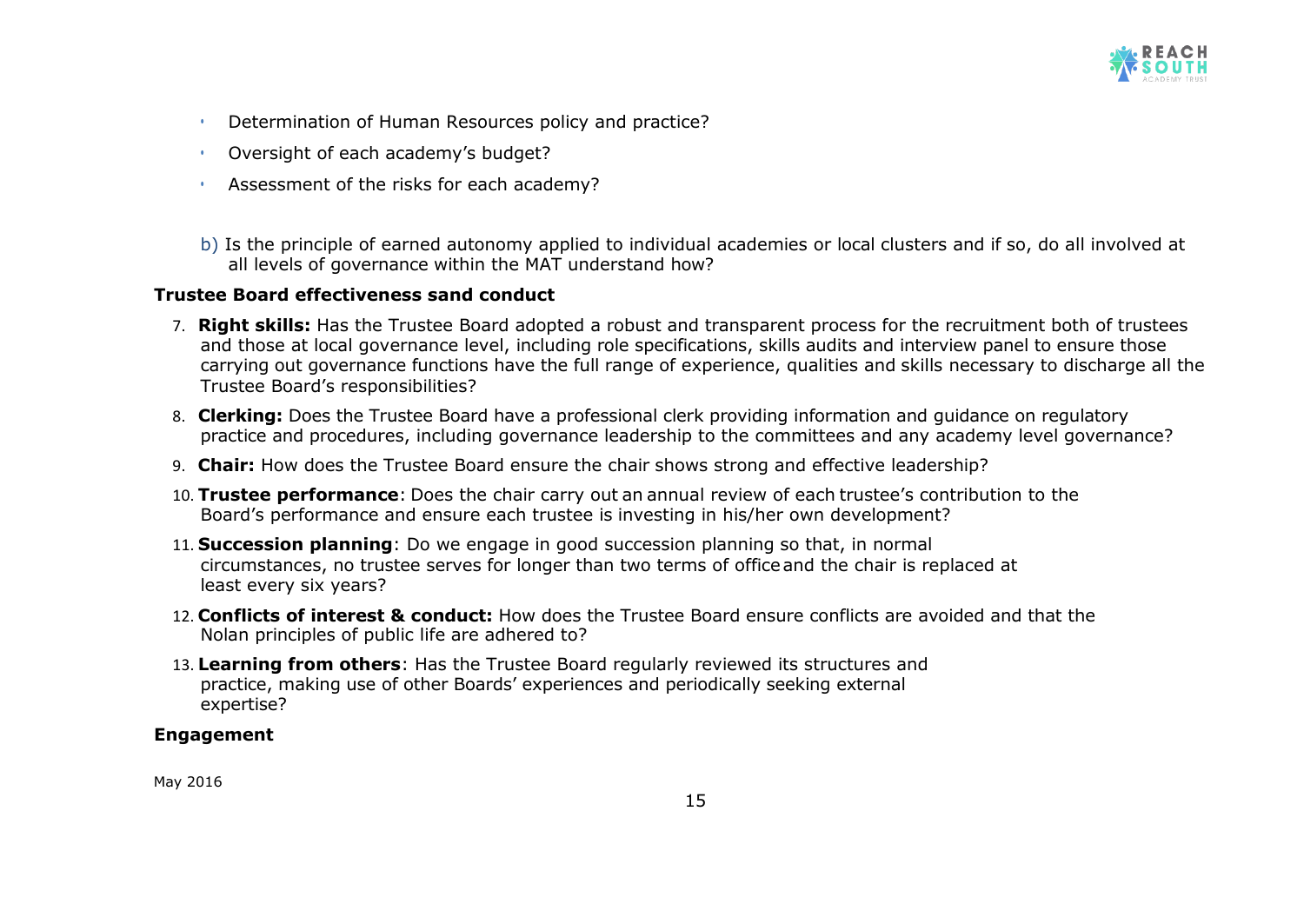

- 14.How does the Trustee Board listen to, understand and respond to pupils, parents, staff and local communitiesacross all its academies?
- 15. What benefit do the academies within the Trust draw from collaboration with other schools and other sectors, including employers, locally and nationally; and how is the Trust involved in contributing to improving leadership and schools beyond its own academies?

#### **Effective accountability of the executive leadership**

- 16.How well does the Trustee Board understand its academies' performance data, and how do Trustees know that pupils in all their academies are making the best progress they can?
- 17.What mechanisms does the Trustee Board use to ensure there is a strong and effective executive leadership structure and personnel in place across the Trust with the right skills, clear line-management and reporting mechanisms?
- 18. How does the Trustee Board ensure senior leaders within academies are challenged to improve the education of pupils, and what intervention would be used if improvement is not progressing according to plan at an academy?
- 19.How does the Trustee Board ensure thatthe Trust's financial capability and management systems are robust to ensure compliance with the Academies Financial Handbook, best value for money and deliver the long-term strategy?
- 20.Do the compliance systems give assurance to the Trustee Board that the Trust is meeting its statutory and legal responsibilities?

#### **Impact on outcomes for pupils**

21.How much have the academies improved over the last three years, and what has the Trustee Board's contribution been to this?